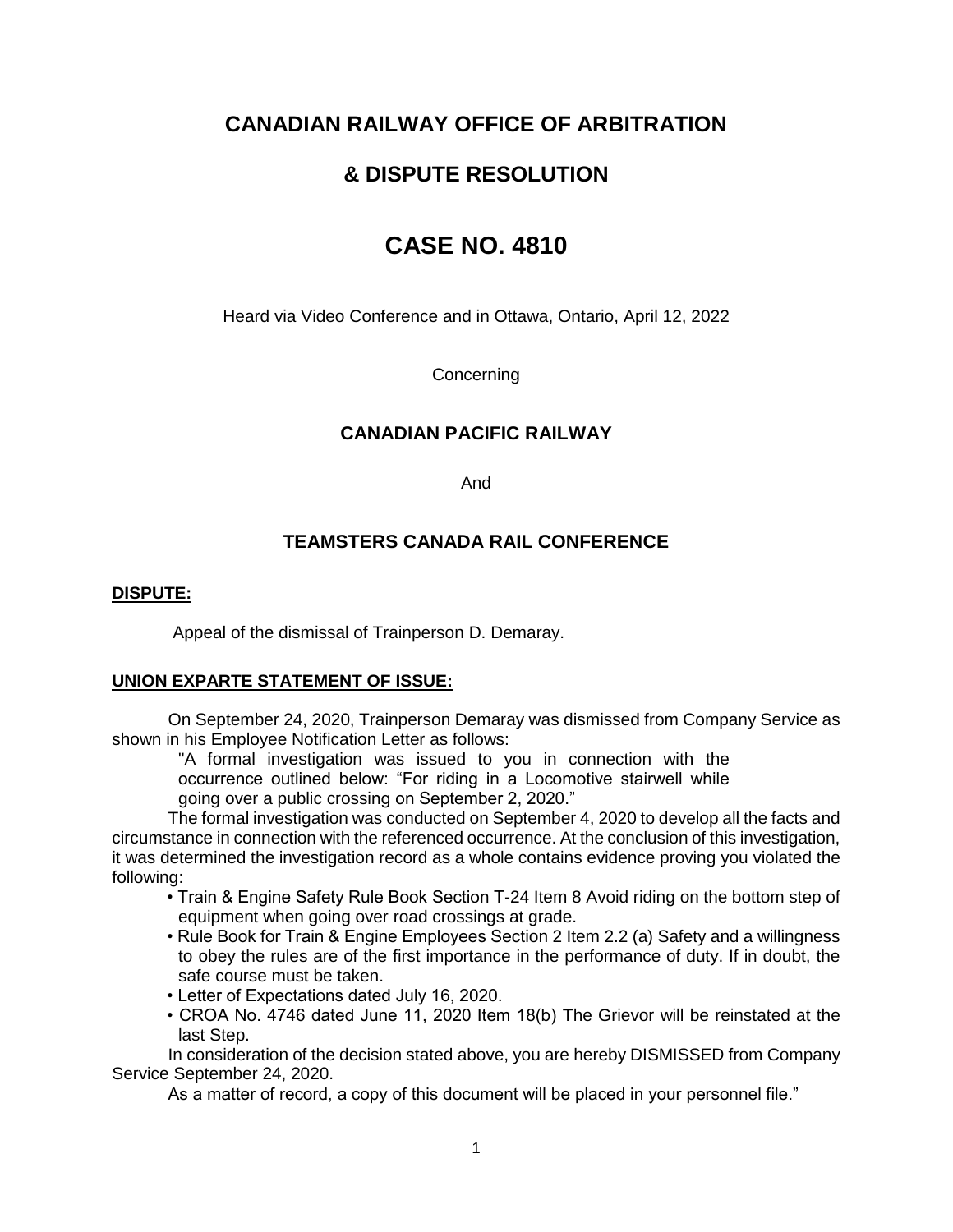Union's Position:

For all the reasons and submissions set forth in the Union's grievances, which are herein adopted, the Union's position is that the Company has wrongfully dismissed Mr. Demaray.

On his second day of full return Mr. Demaray received a dismissal from this day. The Union will not copy and paste every aspect of our grievances here but in going over all the facts Mr. Demaray received undue scrutiny from Company Management. If Mr. Demaray was in fact in violation of a very minor incident it should never [have] attracted a formal investigation.

The Company alleged Mr. Demaray did something wrong and immediately handed a Notice to Appear for an investigation 48 hours later. In fact, he gets the NTA then the Trainmaster talks about the alleged violation.

Mr. Demaray attended the investigation and provided his reasoning behind the alleged violation. As shown in our grievance the Union breaks down the Rule and its wording. Mr. Demaray complied as per the wording.

The Union submits the investigation was improper, not a fair and impartial process as evidenced by the Investigating Officer continually inserting himself into the investigation.

Mr. Demaray was targeted, faced undue scrutiny, did not receive a fair and impartial process as provided in Article 39.05, and in the end received punitive, discriminative, harassing, dismissal from Company Service.

As noted in our grievances the Company even resorted to piling on alleged violations. As shown in our Step 2 grievance the following (it must be noted the "avoid" being located on the bottom step only applies at crossings, it must be further noted an employee can be on the side of equipment on the ladder at any time (when safe) but you are to "avoid" being on the bottom step only at crossings).

In other words, as Mr. Demaray provided in his statement, he believed he was following the rule and was being safe, the above clearly backs his position.

The Union maintains the Company believed the conditions of the Arbitrator's Award gave them the ability to look to find, no matter how small it might be, something they could use to dismiss Mr. Demaray again. The Union further asked the Arbitrator to look at the timelines provided with the Step 2 grievance which provides a telling tale.

The Union further goes on to argue and shed light on what the Superintendent stated;

"After reviewing the transcript it was clearly proven Mr. Demaray violated Train and Engine Rule T24 which prohibits employees from riding in the footboard of a locomotive over a crossing."

This statement made by the Superintendent is very misleading, the Rule does not state what he has written. There is no mention of the word "prohibits", there is no mention of the words "footboard of a locomotive".

The Rule actually reads;

"8. Avoid riding on the bottom step of equipment when going over road crossings at grade." (Emphasis added)

Again, the Union stands by its position not even the Company has proper understanding of the alleged Rule violated.

Mr. Demaray has faced discriminatory actions by CP, Mr. Demaray has been wrongfully dismissed as CP has violated his rights provided in Article 39.05, he has not received a fair and impartial process. Again, we must also state the Company's hybrid discipline policy is also under separate grievance.

The Company has unreasonably, improperly, and in a discriminatory fashion assessed discipline, the Company has wrongfully dismissed Mr. Demaray based on all of the facts.

The Company did not respond to the Union's Step 2 grievance; therefore, the Union is not in possession of any further position of the Company on the matter and this leaves the Union at a disadvantage. The Union reserves the right to object, should the Company expand its position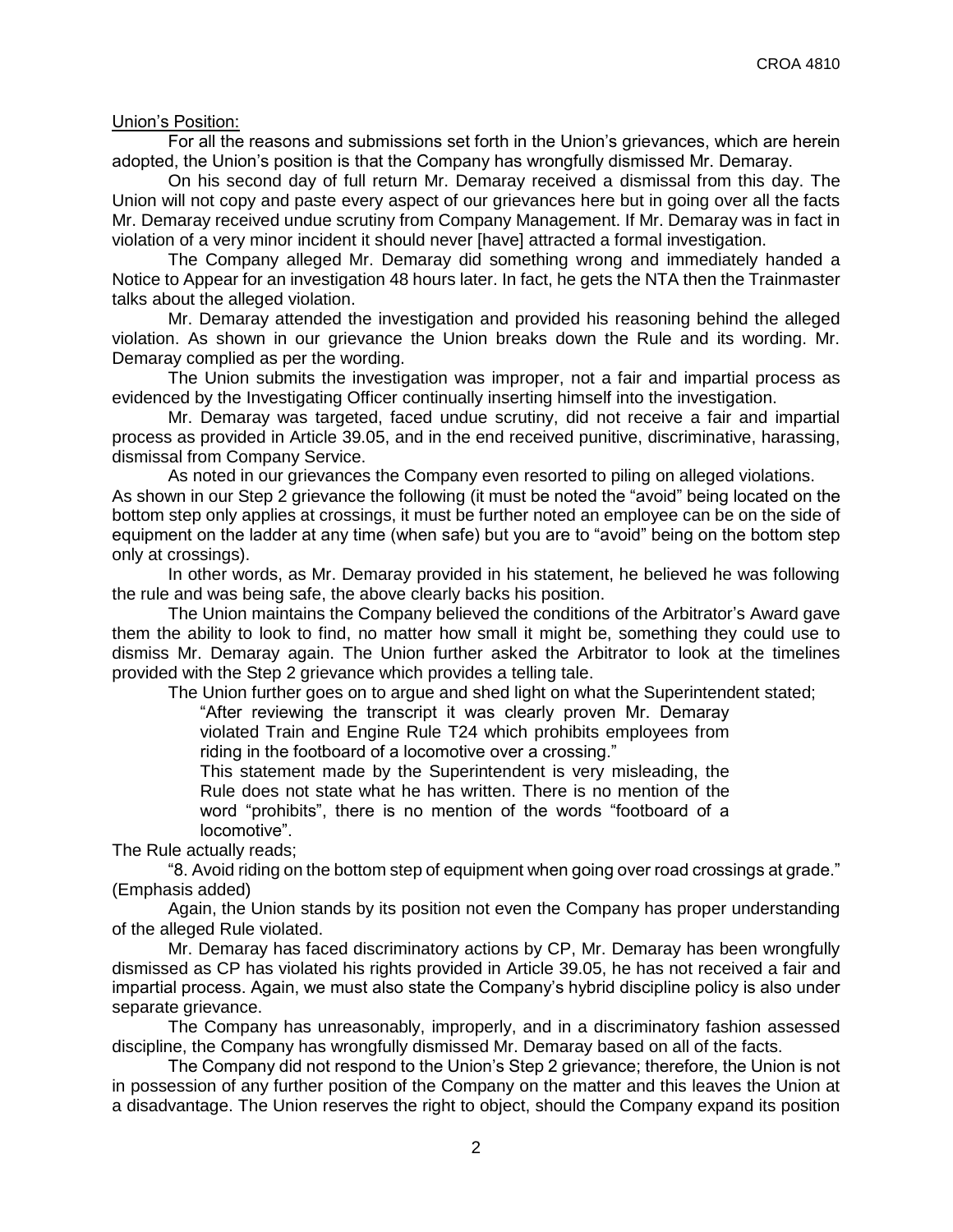at Arbitration. The Company has stated that the Union has expanded its position in our Step 2 grievance, again it must be noted that the Company did not respond to our grievance to challenge any such position, and further the Union is allowed within the grievance steps to provide any further facts, arguments, positions as the Company is in position to respond at said step.

The Union requests that Mr. Demaray's dismissal be expunged and he be returned to work forthwith, and be compensated with interest all loss of wages, benefits, and without loss of seniority, pension.

The Union asks that Mr. Demaray be allowed an atmosphere when he can work without facing undue scrutiny, discrimination and harassment.

The Union provides (this is a clear case of what purports a violation of rights by discrimination, harassment, undue scrutiny, punitive punishment) wherein directly affecting the well-being of Mr. Demaray and those of his family that damages ought to be awarded.

The Union request damages as provided;

- 1) \$10,000.00 in general damages for breach of the just cause provisions in the Collective Agreement,
- 2) \$25,000.00 in aggravated damages for the Company's bad faith and malicious intent,

3) \$25,000.00 in punitive damages owing to the Company's harsh, vindictive, reprehensible decisions in handling Mr. Demaray,

4) \$10,000.00 for breach of the Mr. Demaray's rights under the employment contract.

In the alternative, the Union requests that the penalty be mitigated as the Arbitrator sees

## **THE COMPANY'S EXPARTE STATEMENT OF ISSUE:**

fit.

On September 24, 2020, Trainperson Demaray was dismissed from Company Service as shown in his Employee Notification Letter as follows:

"A formal investigation was issued to you in connection with the occurrence outlined below: "For riding in a Locomotive stairwell while going over a public crossing on September 2, 2020."

The formal investigation was conducted on September 4, 2020 to develop all the facts and circumstance in connection with the referenced occurrence. At the conclusion of this investigation, it was determined the investigation record as a whole contains evidence proving you violated the following:

- Train & Engine Safety Rule Book Section T-24 Item 8 Avoid riding on the bottom step of equipment when going over road crossings at grade.
- Rule Book for Train & Engine Employees Section 2 Item 2.2 (a) Safety and a willingness to obey the rules are of the first importance in the performance of duty. If in doubt, the safe course must be taken.
- Letter of Expectations dated July 16, 2020.
- CROA No. 4746 dated June 11, 2020 Item 18(b) The Grievor will be reinstated at the last Step.

In consideration of the decision stated above, you are hereby DISMISSED from Company Service September 24, 2020.

As a matter of record, a copy of this document will be placed in your personnel file." The Union grieved the dismissal.

The Company disagreed with the Union's contentions and denied the Union's requests.

The Grievor was reinstated by arbitration decision CROA 4746 dated June 11, 2020. This decision provided that the Grievor would be reinstated at the last Step. During the Grievor's return to work meeting it was made clear that he was being returned to work as a last chance and any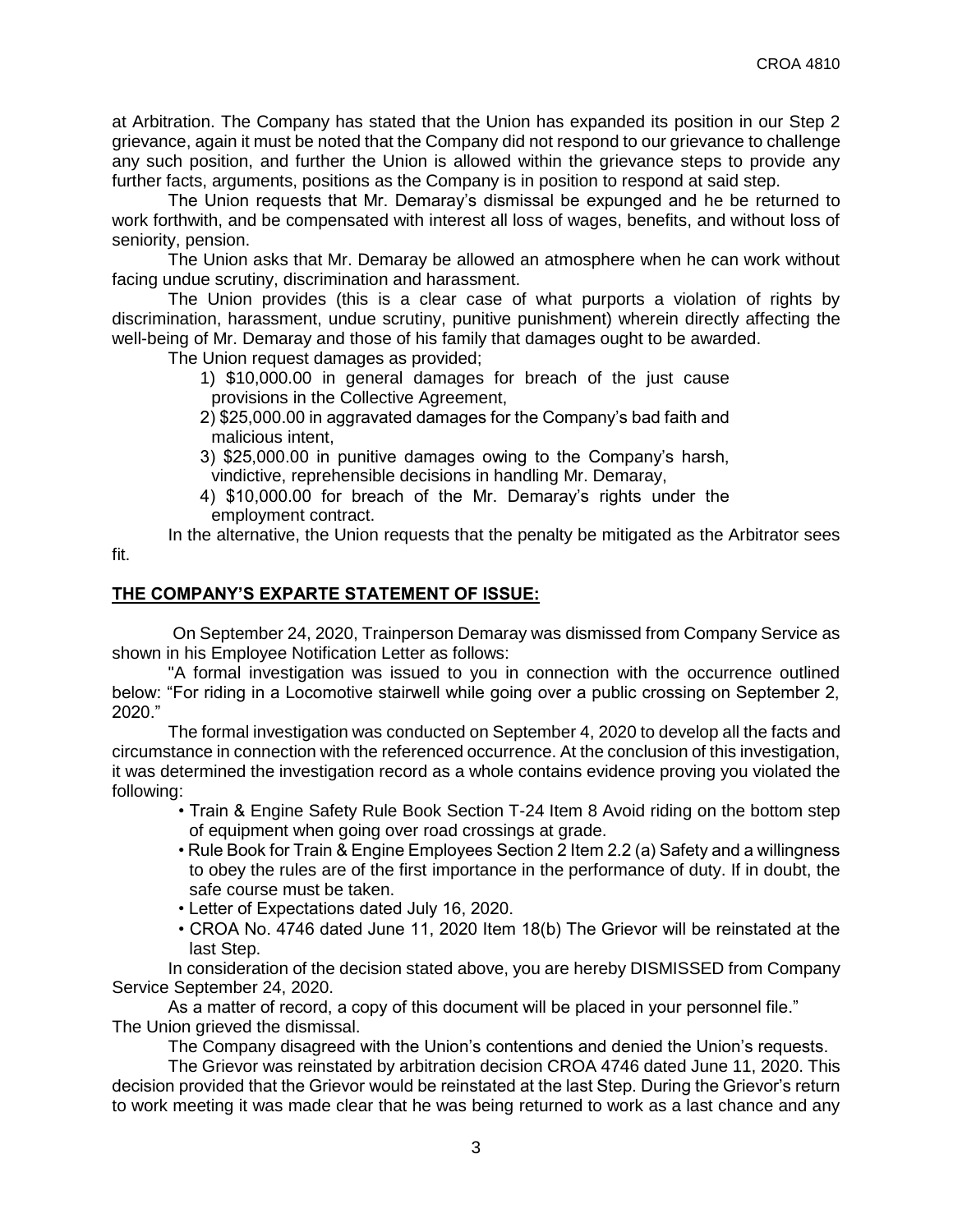rules infraction would jeopardize his employment. A follow up letter was also sent to the Grievor stating as such.

A review of the fair and impartial investigation into the incident confirmed the Grievor violated Train and Engine Rule T24. Based on the determination of culpability for the rule violation and the Grievor's discipline standing, the Grievor was properly assessed discipline as dismissal.

Regarding the grievance procedure, the Company maintains the Union acknowledges Article 40.04 and has progressed to the next step of the grievance procedure. The Company reserves the right to object should the Union attempt to expand upon any argument related to the grievance correspondence or Article 40.

The Union has expanded upon its argument in its Step 2 Grievance including its requested resolve that the Company submits is contrary to the sound principles of labour relations. Specifically with respect to damages, damages are reserved for conduct which is found to be harsh, vindictive, reprehensible and malicious, as well as extreme in its nature such that by any reasonable standard it is deserving of full condemnation and punishment, as established in the notable *Honda Canada Inc v. Keays Supreme Court of Canada* decision. In **CROA 4605**, Arbitrator Clarke distinguished in his award that in order to claim for damages, the party claiming such must make a compelling argument to support this claim. The Union has failed to support its allegation of such conduct and the Company maintains the request for damages is without merit.

The Company must request the Union withdraw its inflammatory and spurious allegations and remarks submitted through the grievance procedure.

The Company maintains the discipline assessed was fair, appropriate, warranted and just in all the circumstances and requests the Arbitrator be drawn to the same conclusion.

### **FOR THE UNION: FOR THE COMPANY:**

**(SGD.) W. Apsey (SGD.) L. McGinley** Assistant Director Labour Relations

There appeared on behalf of the Company:

| E. Allen | - Labour Relations Officer, Calgary |
|----------|-------------------------------------|
|----------|-------------------------------------|

- L. McGinley Assistant Director Labour Relations, Calgary
- T. Gain Legal Counsel Litigation and Labour, Calgary

And on behalf of the Union:

- 
- M. Church Counsel, Caley Wray, Toronto
- W. Apsey **East Access** General Chairperson, Smiths Falls
- 
- D. Demaray Grievor, London

# **AWARD OF THE ARBITRATOR**

#### **Overview**

1. The Grievor is a Conductor. He was initially discharged from his position in July

2019. The Union grieved the initial discharge and, on July 3, 2020, in accordance with the

arbitral award in **CROA 4746**, the Grievor was reinstated on terms and conditions.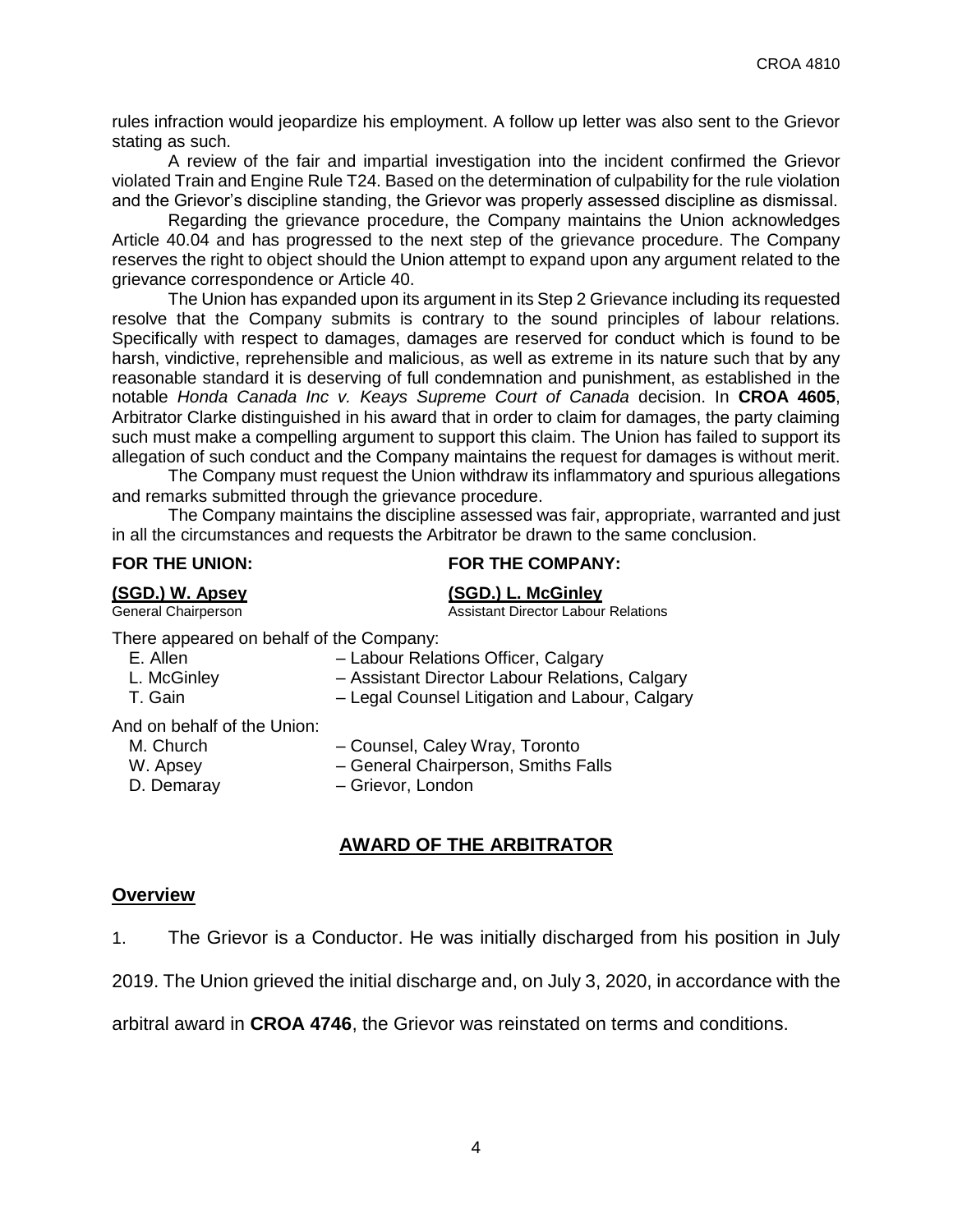2. In rendering his award in **CROA 4746**, Arbitrator Hornung issued a strong warning to the Grievor about future misconduct. The Arbitrator wrote:

> This [reinstatement] should be understood by the Grievor to be a last chance opportunity to show his employer that he can work in a compliant and safe manner as required by his position.

3. On September 2, 2020, during his second full day back in service following his reinstatement, the Grievor was disciplined and ultimately discharged for riding a locomotive stairwell while going over a public crossing.

## **The Facts**

4. On September 2, 2020, the Grievor operated two switches, which required his locomotive to occupy and go over a public road crossing.

5. After operating the first switch, the Grievor entrained on the ladder of the locomotive and he instructed the movement ahead to the second switch. There is no dispute that, as the movement travelled to the second switch, the Grievor remained on the ladder. The Grievor states that he was in a safe position, with traffic stopped and the crossing protection of lights, gates, and bells activated.

6. The Company disciplined and ultimately discharged the Grievor for a violation of paragraph 8 of T-24 Riding Equipment. Paragraph 8 of T-24 states: "Avoid riding on the bottom step of equipment when going over road crossings at grade."

5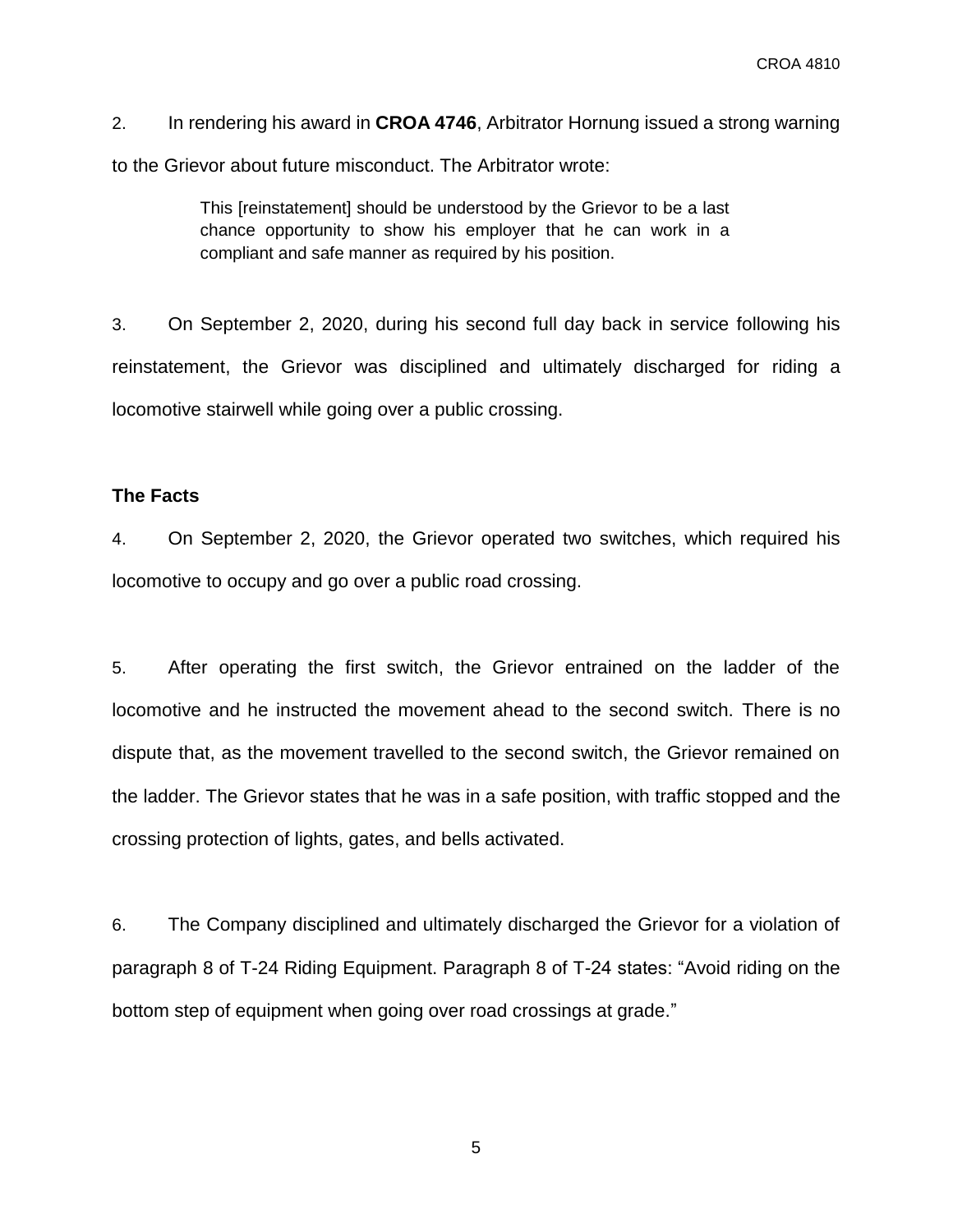CROA 4810

### **Analysis**

7. The Company takes the position that Arbitrator Hornung's award is akin to a last chance agreement and any misconduct by the Grievor automatically justified the termination of his employment. The Union disputes this and, in any event, submits that there is no basis for discipline in the circumstances of this case.

8. Rule T-24 sets out a range of conduct related to riding equipment, some of which is specifically permitted and some of which is specifically prohibited. In addition, under T-24, some conduct (such as riding on the bottom step when going over road crossings – paragraph 8), is not specifically permitted or prohibited, but rather to be "avoided" or done only "when conditions permit."

9. In T-24, paragraph 8's use of the word "avoid" is significant. It does not create a strict prohibition but suggests that employees can exercise judgement and that, in some circumstances, it may not be inappropriate to ride on the bottom step of equipment when going over road crossings at grade.

10. The Company submits that an employee's obligations under T-24 must be interpreted in light of section 2, Item 2.2(a) of Rule Book for T&E Employees. That provision states:

> Safety and a willingness to obey the rules are of the first importance in the performance of duty. If in doubt, the safe course must be taken.

> > 6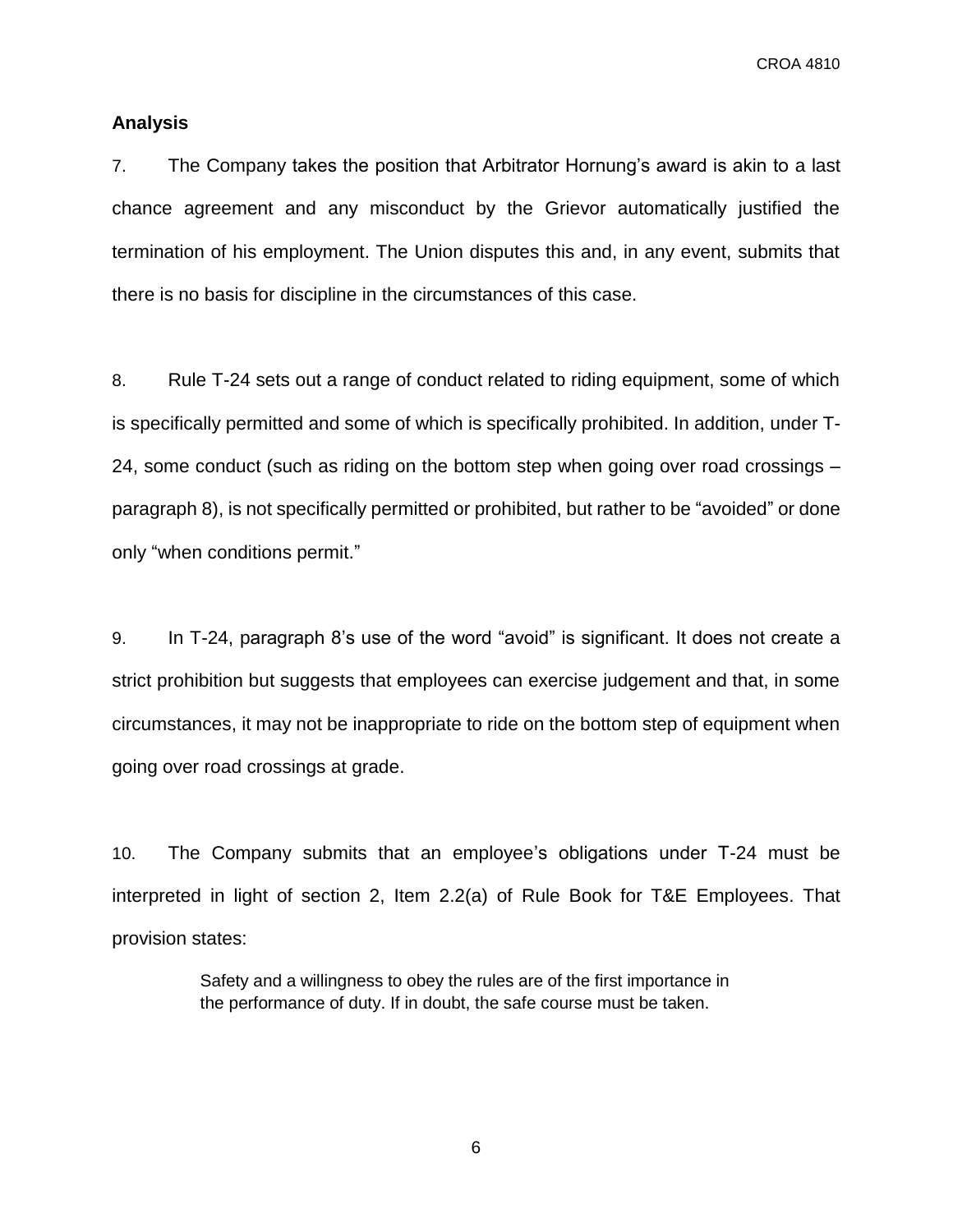11. There certainly is an obligation for employees to obey the rules. Moreover, where there is some ambiguity or discretion in terms of what is required, I accept that employees should exercise their judgement and behave in a way that is safe.

12. However, section 2.2(a) does not, as the employer suggests, require the employee to take the "safest" course of conduct in all circumstances. Nor does it subject employees to discipline if they complied with the rules, behaved in a way that was safe, but chose a course of action that might not have been "safest" in all of the circumstances.

13. There is no evidence to suggest that the Grievor's conduct in this instance was unsafe. Indeed, the Trainmaster who observed him on the ladder remarked that there was no imminent danger.

14. In these circumstances, there was no basis to discipline the Grievor. His behaviour was not prohibited by any rule and it was not unsafe. It might have been open to the Company to discuss the situation with the Grievor and provide guidance about when to avoid riding on the ladder. However, there was no basis for discipline and this incident should not have led to the Grievor's discharge.

15. Given my conclusion that discipline was unwarranted, it is not necessary to address the Union's allegations that the investigation was unfair and impartial*.* 

16. The Grievor is reinstated forthwith with full compensation and without loss of seniority. In all other respects, the Grievor's reinstatement is subject to the terms and

7